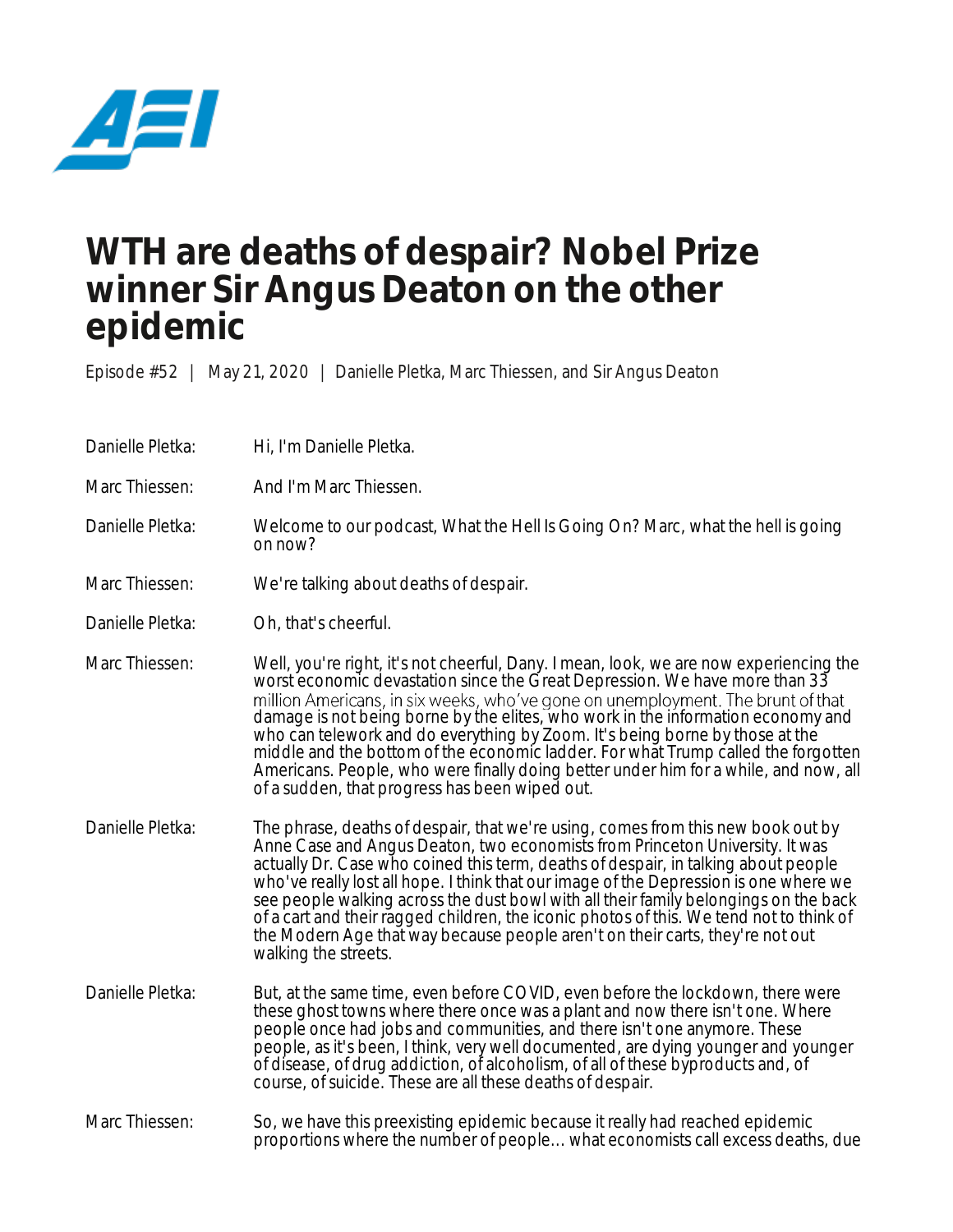|                  | to these deaths of despair. People either committing suicide or slowly committing<br>suicide through opioids, through drugs, through liver disease and other ailments<br>that come from that. Now we've overlaid this new epidemic on top of it, and<br>overlaid on top of that, a government mandated recession, where we have told<br>these people, "You can't work, you can't support your family, you can't have the<br>dignity of work anymore because, for the sake of everybody else, you have to stay<br>home." This could fuel deaths of despair if it goes too long.                                                                                                     |
|------------------|------------------------------------------------------------------------------------------------------------------------------------------------------------------------------------------------------------------------------------------------------------------------------------------------------------------------------------------------------------------------------------------------------------------------------------------------------------------------------------------------------------------------------------------------------------------------------------------------------------------------------------------------------------------------------------|
| Danielle Pletka: | I think it's already gone on too long. You know, in a rare moment of beautiful<br>harmony, you and I have talked about the fact that there's so much derision in the<br>public square for people who are out protesting against this. I'm totally willing-                                                                                                                                                                                                                                                                                                                                                                                                                         |
| Marc Thiessen:   | Yeah. "Look at those people. They're not social distancing. They're not wearing their<br>masks."                                                                                                                                                                                                                                                                                                                                                                                                                                                                                                                                                                                   |
| Danielle Pletka: | "Those bumpkins."                                                                                                                                                                                                                                                                                                                                                                                                                                                                                                                                                                                                                                                                  |
| Marc Thiessen:   | "Those bumpkins," exactly.                                                                                                                                                                                                                                                                                                                                                                                                                                                                                                                                                                                                                                                         |
| Danielle Pletka: | I'm perfectly willing to believe that there are those among them who are conspiracy<br>theorists and those among them who are wrong. On the other hand, there are<br>plenty, I'm sure the majority among them, who need the work.                                                                                                                                                                                                                                                                                                                                                                                                                                                  |
| Marc Thiessen:   | Exactly.                                                                                                                                                                                                                                                                                                                                                                                                                                                                                                                                                                                                                                                                           |
| Danielle Pletka: | This is the thing. AEI has, I think, done amazing work in this space. Our own current<br>president, Robert Doar, but our previous president also, Arthur Brooks, on the<br>dignity of work and how poverty doesn't need to be a trap for people. People who<br>don't work and who are getting that 600 bucks extra, guess what, that's not<br>changing your life.                                                                                                                                                                                                                                                                                                                  |
| Marc Thiessen:   | No.                                                                                                                                                                                                                                                                                                                                                                                                                                                                                                                                                                                                                                                                                |
| Danielle Pletka: | That's not doing things, and they want to work.                                                                                                                                                                                                                                                                                                                                                                                                                                                                                                                                                                                                                                    |
| Marc Thiessen:   | No, that's exactly right, and this is something that Arthur wrote a lot about, is that just<br>having more social welfare doesn't solve the problem because that \$600 extra of<br>unemployment, yeah, you need it in order to get through the lockdown. But it's not<br>giving you the happiness and the satisfaction of serving your family, serving your<br>community, doing meaningful work. What Arthur called earned success. Slowly,<br>over a long period of time, we have been robbing a whole community of Americans<br>of earned success, and now this pandemic and sort of the lockdown Nazis, who say<br>we have to stay closed until there's a vaccine, practically. |
| Danielle Pletka: | Well, that's the California position.                                                                                                                                                                                                                                                                                                                                                                                                                                                                                                                                                                                                                                              |
| Marc Thiessen:   | It's like they are robbing people of earned success. I think this is going to have a<br>political ramification because what you're seeing is already before the last<br>election, when Donald Trump was elected, there was a whole community of<br>Americans who felt that political parties, on both sides, were not listening to them,<br>and they elected Donald Trump. Now, you've got these lines drawn, where these<br>Americans are basically being pushed by the elites out of their jobs and say, "You                                                                                                                                                                    |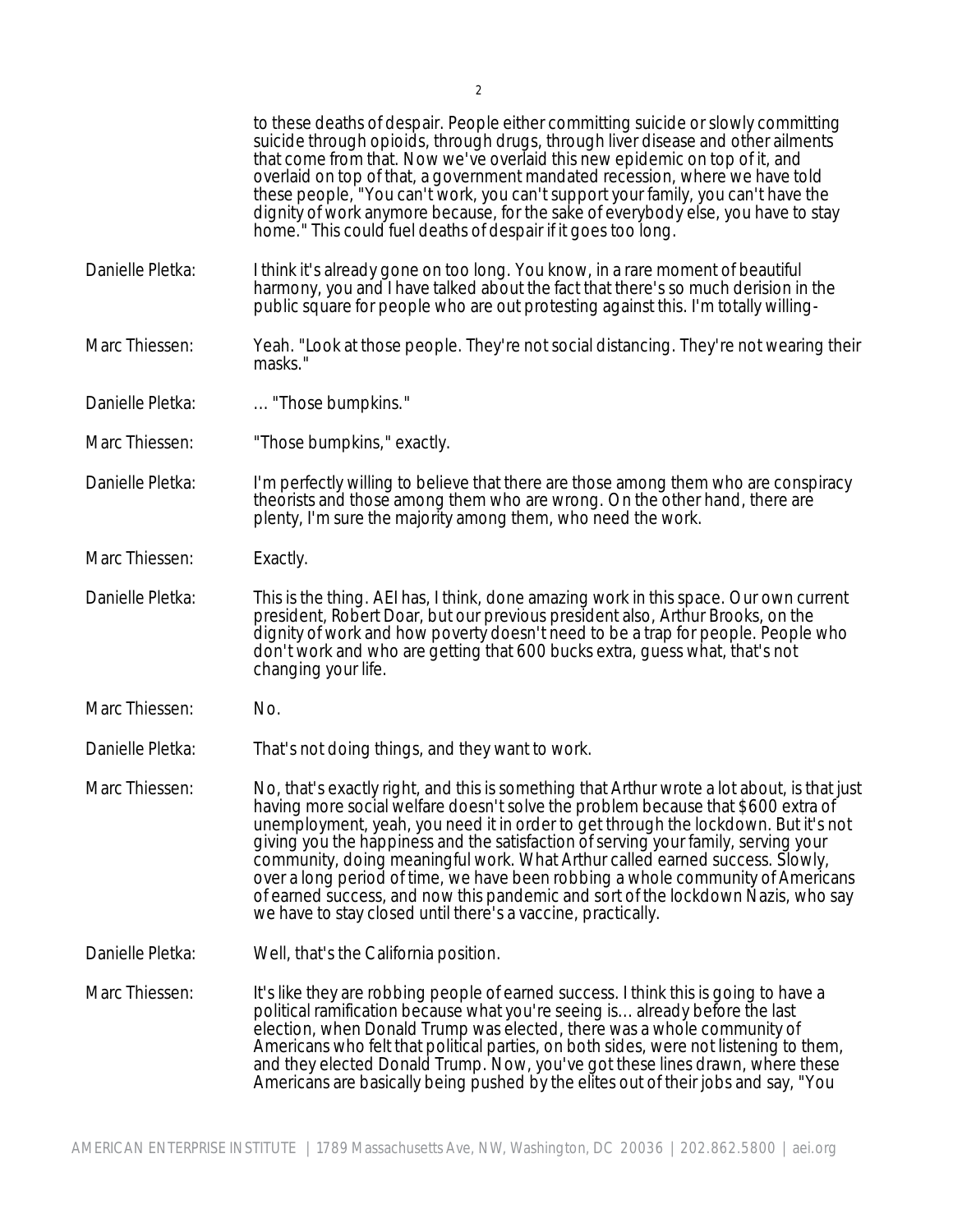|                  | can't work, and if you want to go back to work, and if you want to open the store<br>where you worked in, and you want to start serving customers, you're actually<br>endangering all of us." It's just-                                                                                                                                                                                                                                                                                                    |
|------------------|-------------------------------------------------------------------------------------------------------------------------------------------------------------------------------------------------------------------------------------------------------------------------------------------------------------------------------------------------------------------------------------------------------------------------------------------------------------------------------------------------------------|
| Danielle Pletka: | All of us fancy people, who wish we were out being served by you.                                                                                                                                                                                                                                                                                                                                                                                                                                           |
| Marc Thiessen:   | All of us fancy people, who wish we please we'll just order in. Well, good for<br>you, I'm glad you have money to order in. Lots of people don't have money to put<br>food on their tables.                                                                                                                                                                                                                                                                                                                 |
| Danielle Pletka: | No, and I think that, again, not only do people, who are living by the sweat of their<br>brow in whatever of these walks of life, deserve respect, not contempt, and deserve<br>consideration. I'm really happy to see that there are governors who don't have the<br>unbelievable self-regard of our friend in the Michigan governor seat-                                                                                                                                                                 |
| Marc Thiessen:   | You mean our next vice president?                                                                                                                                                                                                                                                                                                                                                                                                                                                                           |
| Danielle Pletka: | Oh, god. And actually want to consider this, actually are thinking about it because<br>it's not just Republican governors who are considering this. I think that there are<br>plenty of Democratic governors who recognize that we've passed a tipping point,<br>and that the moment has come when in fact we need to care about the damage that<br>is being inflicted, not by the disease, but by the lockdown. We can be smart, but we<br>don't have to be totalitarian in our treatment of this disease. |
| Marc Thiessen:   | There are all sorts of costs, especially in these vulnerable communities, to the<br>lockdown. You have people who are not getting cancer treatment. I think a 18%<br>decrease in the number of people going in for chemotherapy. You have people who<br>are not getting their high blood pressure treated. They're not getting their substance<br>abuse treated. All these people are in medically vulnerable and economically<br>vulnerable communities.                                                   |
| Marc Thiessen:   | Here's the thing, Dany, we just had Avik Roy on the podcast, talking about how hard<br>it is to develop a vaccine, how hard it is to even develop an effective treatment. What<br>if we don't get a vaccine anytime soon? What if we don't get a really good<br>treatment? Are these people supposed to stay out of work indefinitely?                                                                                                                                                                      |
| Danielle Pletka: | Apparently. Apparently they are. I think there are people look, the governor of California just shut down the University of California system for the fall.                                                                                                                                                                                                                                                                                                                                                 |
| Marc Thiessen:   | That's insane.                                                                                                                                                                                                                                                                                                                                                                                                                                                                                              |
| Danielle Pletka: | That's how I feel. Now, again, that's affecting but, you know there are tons of-                                                                                                                                                                                                                                                                                                                                                                                                                            |
| Marc Thiessen:   | That's affecting the elites.                                                                                                                                                                                                                                                                                                                                                                                                                                                                                |
| Danielle Pletka: | but, no, it's not just affecting it's, I'm sorry, it's janitors, it's food workers-                                                                                                                                                                                                                                                                                                                                                                                                                         |
| Marc Thiessen:   | Yep, you're right.                                                                                                                                                                                                                                                                                                                                                                                                                                                                                          |
| Danielle Pletka: | it's the people who maintain the buildings, it's this entire community of people,<br>and I know because I see this at Georgetown where I teach. They're getting                                                                                                                                                                                                                                                                                                                                             |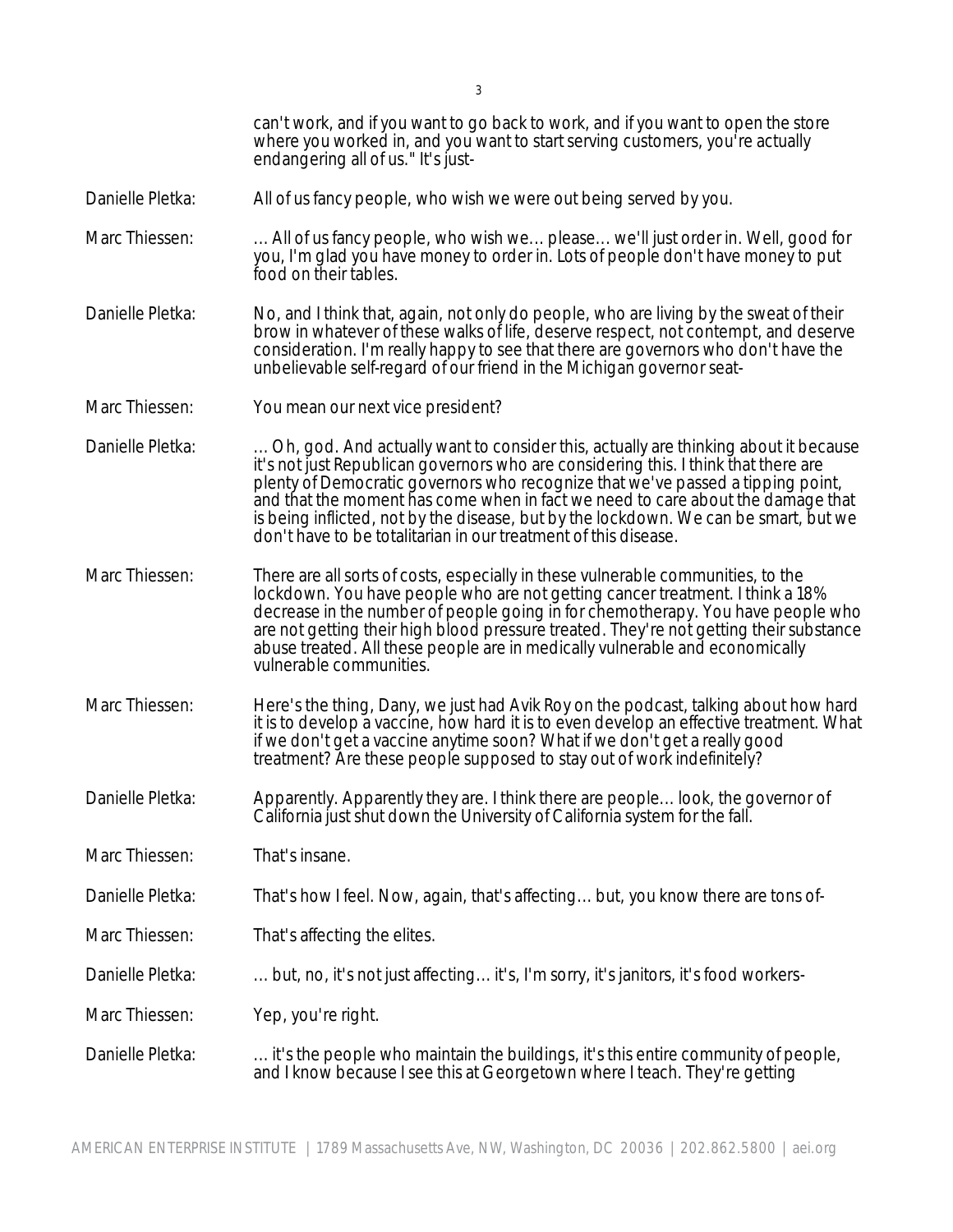furloughed. Not because the people at Georgetown are mean or cheap or rotten, but because they don't have the money coming in, so they can't spend it. All of this has ripple effects on people that I think that these absolutists can't appreciate. I have very little doubt that this concept of deaths of despair, that the despair-o-meter, if you want to call it that, is going to go up in the coming months. The question for me, and this is for you, is what's that going to mean for Donald Trump?

- Marc Thiessen: Oh, well, that's an interesting topic. I mean, I think that it's going to fuel populism. We're seeing, like never before, a division between the elites and the working class in this country. I think you're going to see a lot of working class Americans who said, "You didn't listen to me before Donald Trump was elected, when I said to you that my factory in my town is closed and you've been shipping my jobs to China, and I can't get a job, and I can't feed my family. And then I sent Donald Trump to the White House, and now you're telling me that I can't work, again. And when I tell you that I'm suffering, you're not listening, you're mocking me for it." I think there's a palpable feeling, in a large sector of the country, that the people in New York City and in Los Angeles and San Francisco and Washington, D.C. don't get what's happening in Arkansas and Kentucky and Mississippi and West Virginia and Michigan and Ohio, in these communities of despair. Well, let's talk to somebody who is an expert on deaths of despair.
- Danielle Pletka: Sir Angus Deaton, who, with Dr. Anne Case, is the author of the book that we have scholar, and the Dwight D. Eisenhower professor of economics and international affairs, emeritus at the Woodrow Wilson School at Princeton University. He's also emeritus in the economics department. He's the 2015 Nobel Prize winner in economics.
- Marc Thiessen: Our first Nobel Prize winner on the podcast.
- Danielle Pletka: Marc's still waiting for his Nobel Prize, people. It's a complete delight to have him on, and we hope that not only will you buy the book, but you'll enjoy the discussion.
- Marc Thiessen: Well, Sir Angus, welcome to the podcast.
- Angus Deaton: Thank you. It's very nice to be here.
- Marc Thiessen: So, even before the coronavirus struck, we had an epidemic going on in this country of deaths of despair. You've noted that in 2018, there were 158,000 deaths of despair, which is double the amount of COVID deaths we've had so far. Could you first start by explaining to our audience what are deaths of despair, and tell us about this epidemic?
- Angus Deaton: That's a good place to start. Deaths of despair was actually a term invented by Anne, somewhere after we wrote the first paper, to describe the leading causes of death that we had been finding, which was this big increase in three causes of death: Suicides, alcoholic liver disease, and drug overdoses. These three causes together, we just christened deaths of despair, and the term was to sort of pick up the idea of somehow that these are all a bit like suicide, in that like suicide themselves, they're brought on by your own hand. And there's a feeling that in order to die from any one of these three things, you must be in despair.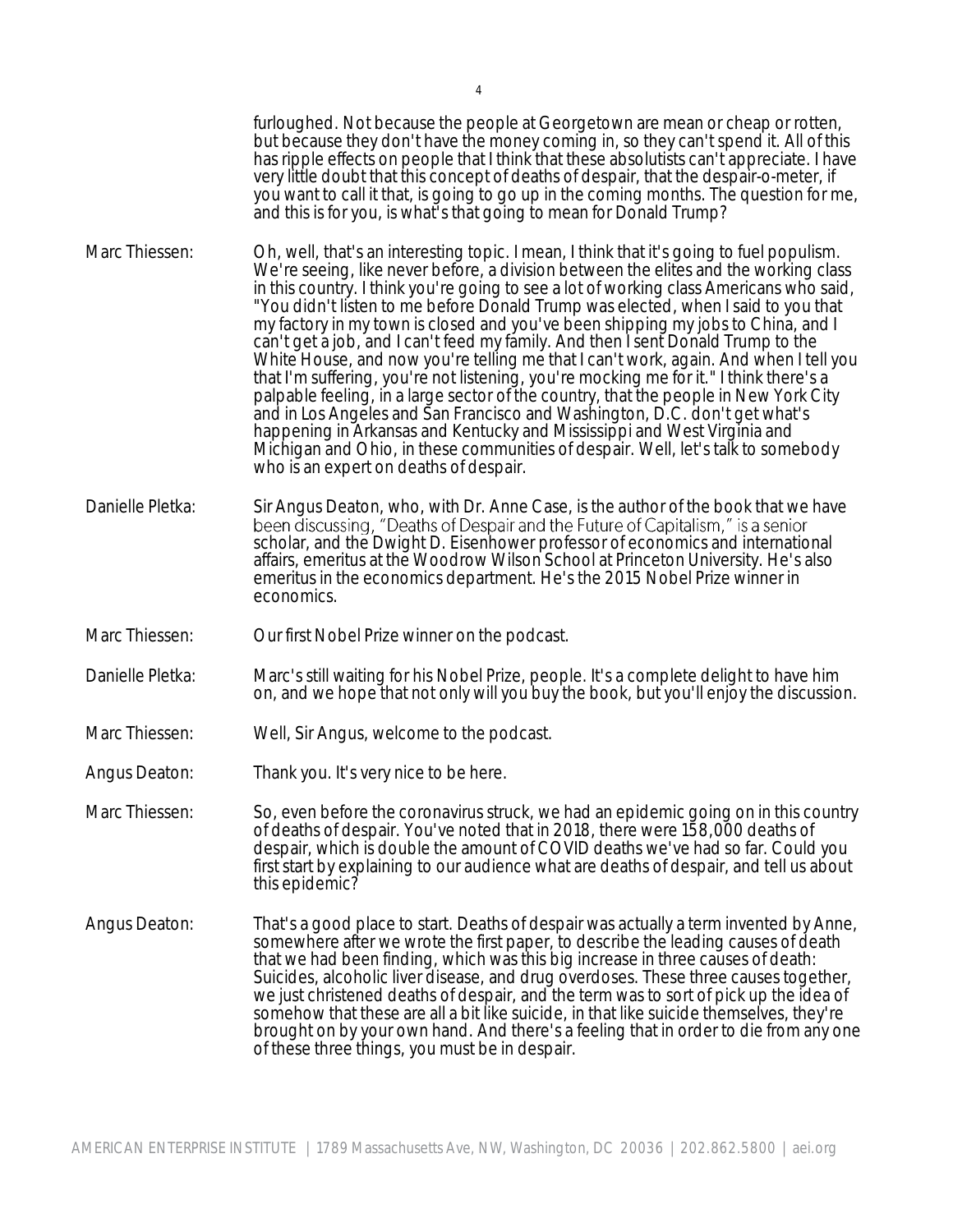- measure of despair. As you said, there were 158,000 of those in 2018, which is the last year we have data for. In what you might call normal times, if you go back to the mid-90s, before this epidemic started, there were about 60,000 a year. So, this is like 100,000 extra deaths of despair that we've got no business seeing. Danielle Pletka: Marc mentioned this 158,000 sort of excess or deaths of despair. You used a phrase that I thought was something that people can really identify with, which equivalent of three fully loaded Boeing 737 MAX jets falling out of the sky every day for a year." When you think about it that way, it becomes all the more horrifying. Talk a little bit about where you think this has come from. Why are so many dying of despair? Angus Deaton: Anne Case's and my book, "Deaths of Despair and the Future of Capitalism," is sort<br>of about that. So, it's good to think about the other things that go with that. One of the things we discovered very early on was that this rise in deaths of despair was among people without a four-year BA. There's a little bit among people with a BA, but it's almost exclusively among people without a four-year BA. So, that's your first clue. The second clue is that bad things are happening to people without a BA in lots and lots of other ways. Angus Deaton: For instance, their pain levels are rising, their depression levels are rising, loneliness is rising, they have increasing numbers of people who have difficulty socializing or difficulty working. Their marriage rate has continued to drop. That doesn't mean that they're not living together and having children, so there's been a soaring increase in the number of children born out of wedlock. People are not going to church anymore. They don't belong to unions anymore, which were a very important part of<br>the social fabric. In Bob Putnam's "Bowling Alone," the guy who was bowling alone was bowling in a union hall. Angus Deaton: What we think is behind this is a slow disintegration, over half a century or so, of the life that supported work and family and religion and everything else for people without a four-year BA. We ve valorized the BA. So, you've got this educated elite, which is only a third of the population. The other two-thirds are suffering in these awful ways. Marc Thiessen: So, it's interesting because the COVID epidemic, or pandemic, is hitting this group particularly hard because the BA crowd, the educated third, most, or many of them, can telework and they're in the information economy. Whereas the people who you're describing, who you're talking about, who are suffering these deaths of despair, are the ones who are working manual labor jobs that you can't do over the internet, you can't do it on Zoom. Talk about, a little bit, about how this community is being impacted by the COVID pandemic. Angus Deaton: Well, that's exactly right. You know, it's not a perfect match, but it's a pretty good
- match. So, these educated elite that I talked about are all Zooming and talking to each other. What's more is we're not taking any risks because we only go out rarely, we wear masks, and we're still being paid. Whereas the people without the BAs are the people who are manning the grocery stores or womanning the grocery stores, who are driving the buses. A lot of them are working in hospitals, for instance. So, they're on the frontline of the healthcare crisis.

## Angus Deaton: The other part, of course, is that they're not just risking their lives, the ones that are in

Angus Deaton: So, that's sort of where the term came from. It was not any technical link to any finite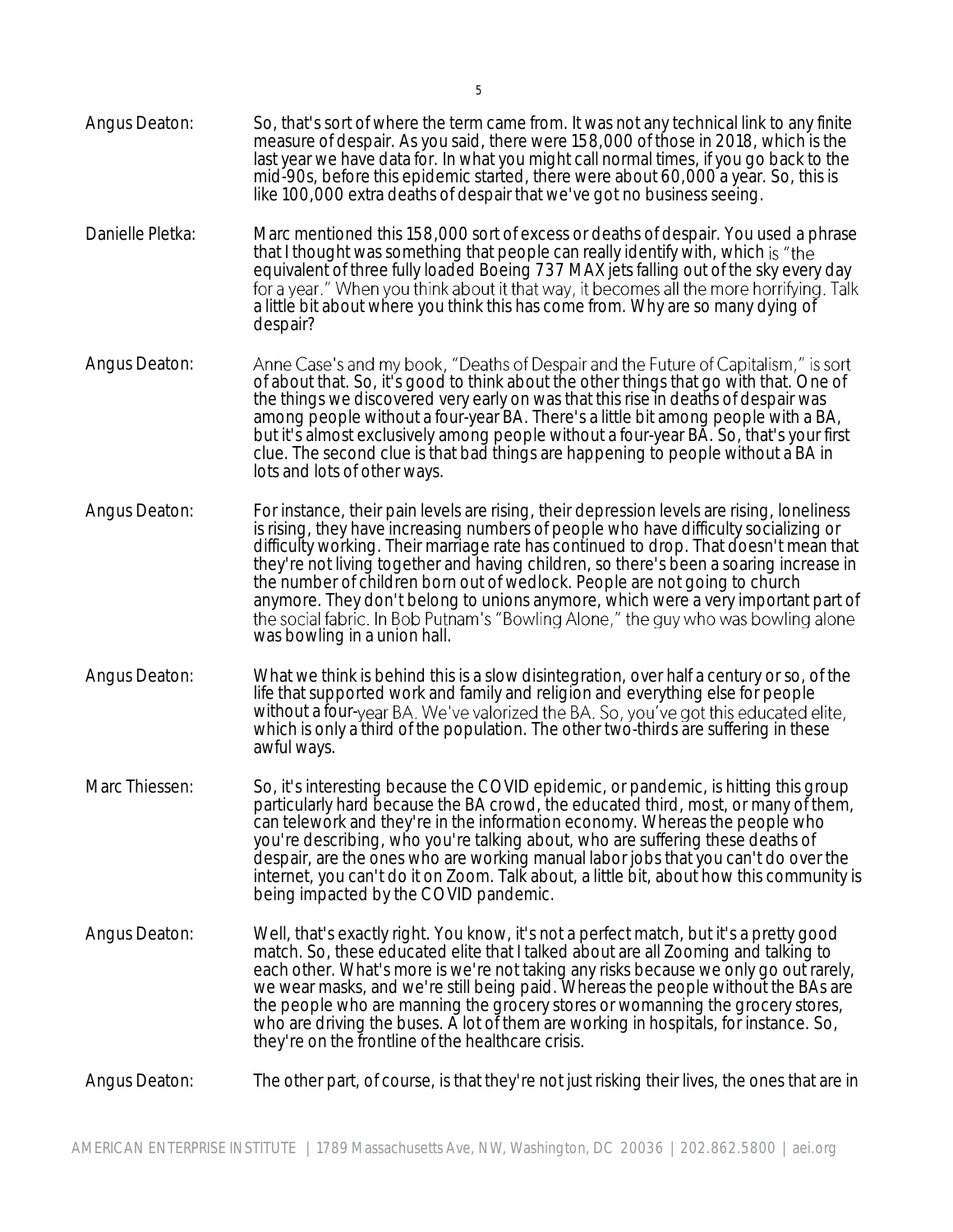|                  | the inessential services, like waiters, like a lot of retail, people who are in retail,<br>nonessential retail, have also lost their livelihoods or have risk of losing their<br>livelihoods. Though, so far, the state has done a pretty good job of trying to<br>compensate these people and make sure they don't run out of money.                                                                                                                                                                                                                                                                                                                                                                                                                                                                                                                                                                       |
|------------------|-------------------------------------------------------------------------------------------------------------------------------------------------------------------------------------------------------------------------------------------------------------------------------------------------------------------------------------------------------------------------------------------------------------------------------------------------------------------------------------------------------------------------------------------------------------------------------------------------------------------------------------------------------------------------------------------------------------------------------------------------------------------------------------------------------------------------------------------------------------------------------------------------------------|
| Angus Deaton:    | The COVID has sort of made it worse for these groups. Not that we think you<br>know, deaths of despair is something that happened over a very long time. They<br>don't respond quickly to unemployment. So, we're not expecting a huge increase in<br>deaths of despair, but life has gotten worse for the same people that we talk about in<br>the book.                                                                                                                                                                                                                                                                                                                                                                                                                                                                                                                                                   |
| Marc Thiessen:   | As you've pointed out, the despair, it's not just a financial issue. There's dignity in<br>work, right? So, when you're pushed out of your job, you're not just losing the<br>paycheck that can be made up by government welfare or by government support,<br>you're losing the dignity of work and your purpose in the community and your<br>purpose in life. Doesn't that have an impact on despair?                                                                                                                                                                                                                                                                                                                                                                                                                                                                                                      |
| Angus Deaton:    | Yeah, absolutely. You summarized it as well or better than I could. We don't think<br>the thing that's causing people to kill themselves or to be susceptible to being<br>pressured to take opioids or pain rising is because their wages went down, or even<br>that they lost their job. It's because this whole dignity of work is lost, the community<br>is disintegrating around them. The wages and jobs are the fuel, if you like, or the<br>foundation, if you like, for that sort of working life for people without a four-year<br>degree, and that is going away. Then, the knock-on effects are what's really<br>troubling people.                                                                                                                                                                                                                                                               |
| Angus Deaton:    | I mean, one story we told at the beginning, and I think it's still a very powerful one, is<br>if you think of some guy in his 50s. He may have had two or three kids, but none of<br>them live with him because he had them with different women, and they're all living<br>with different men and other partnerships. You get into your 50s and your midlife,<br>you're beginning to see that your life doesn't last forever, and you are completely<br>denied this family life, which is such a source of strength for all of us.                                                                                                                                                                                                                                                                                                                                                                         |
| Danielle Pletka: | You have a marvelous sentence, "Destroy work and, in the end, working-class life<br>cannot survive." It is sort of integral to that life. When you take out the additional<br>things you're talking about, family, community, religion, people begin to lose the<br>anchor, just as cities have lost their anchor. Why, though, do you think this is<br>affecting whites or non-Hispanic whites so much more?                                                                                                                                                                                                                                                                                                                                                                                                                                                                                               |
| Angus Deaton:    | Well, we tell that story in the book and, actually, we think it happened to blacks first.<br>So, it's not like the whites are on the frontline. It's just the system is slowly shedding<br>the least educated. In the '60s and '70s, when the first wave of globalization hit, and<br>the inner city factories and manufacturing declined, you've got this crisis in the black<br>community, which there's extensive literature on, and it looks it's not identical,<br>but, in many respects, it's what's happening to less educated whites today. So, it's<br>sort of like the other shoe dropping. It's not that blacks are exempt from this. It's that<br>they got it first, and now it's moving up from the least skilled, who were the blacks,<br>many of whom had migrated from the South, where very many of them were not<br>very well educated, and moved up to people with a high school degree. |
| Danielle Pletka: | Okay. Now, one thing that is confusing to me, and here's where you're going to<br>hear me having been educated by our scholar and colleague, Nick Eberstadt, is this<br>doesn't affect Hispanics in the same way that it affects blacks and it affects whites,                                                                                                                                                                                                                                                                                                                                                                                                                                                                                                                                                                                                                                              |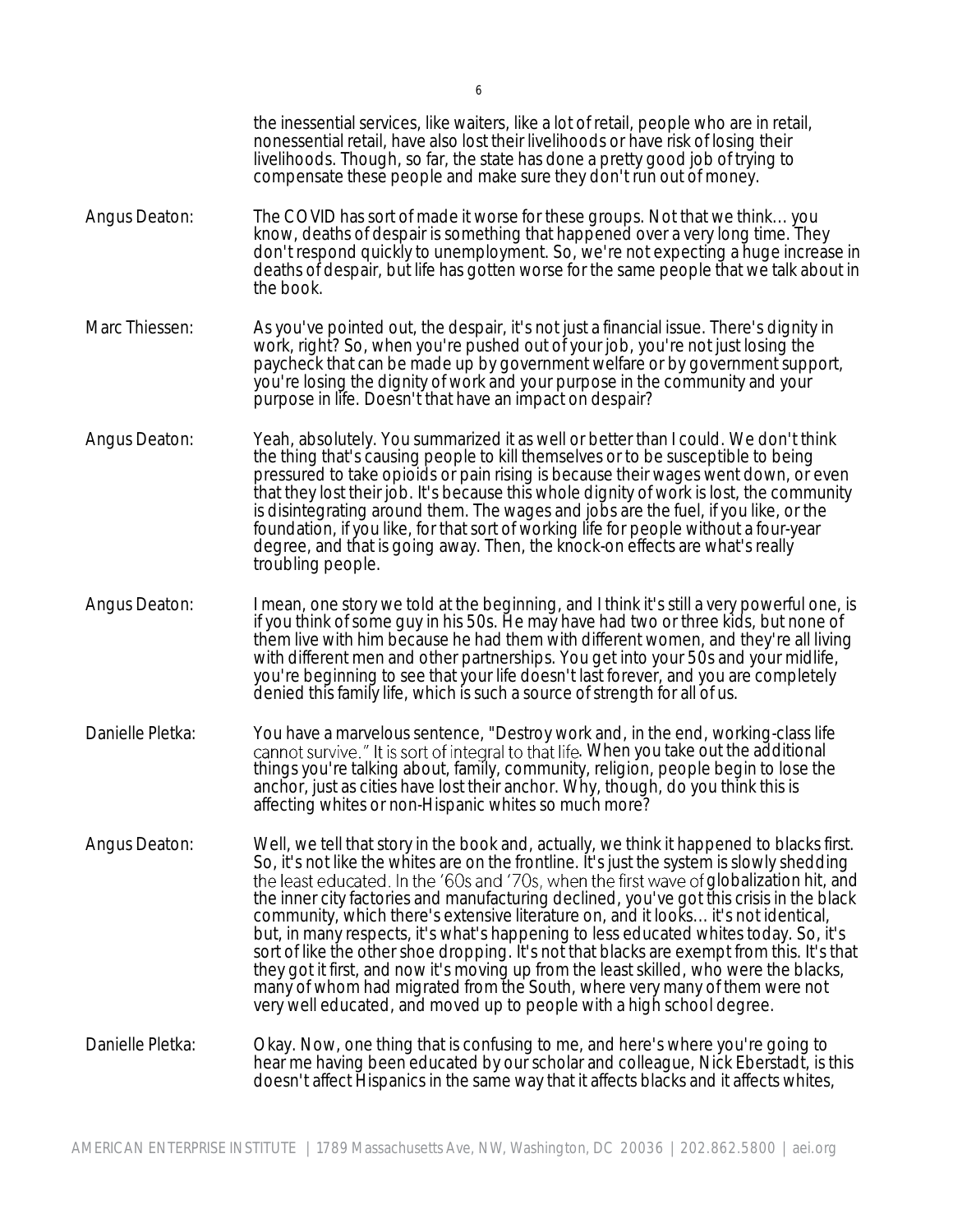|                  | even at similar income levels. So, if you look at New York and you look at other<br>places, you really don't see these sort of communities of despair. Do you have a<br>theory about why that might be?                                                                                                                                                                                                                                                                                                                                                                                                                                                                                                                                                          |
|------------------|------------------------------------------------------------------------------------------------------------------------------------------------------------------------------------------------------------------------------------------------------------------------------------------------------------------------------------------------------------------------------------------------------------------------------------------------------------------------------------------------------------------------------------------------------------------------------------------------------------------------------------------------------------------------------------------------------------------------------------------------------------------|
| Angus Deaton:    | Well, we spent some time thinking about that. First of all, I think it's a mistake to think<br>of Hispanics in the same way that you think of non-Hispanic whites and non-Hispanic<br>blacks. They come from all sorts of different places, and it's not a single group by any<br>manner of means. Mexicans are different from people who came from Spain, they're<br>different from people who came from Argentina or Guatemala or Cuba. Most<br>scholars who write about Hispanics separate out these groups pretty carefully.<br>What's worse, there are lots of puzzles about them. I mean, they're much worse off<br>than whites, they have longer life expectancy than whites.                                                                             |
| Danielle Pletka: | Right.                                                                                                                                                                                                                                                                                                                                                                                                                                                                                                                                                                                                                                                                                                                                                           |
| Angus Deaton:    | Many of them are actually immigrants or they're first or second generation<br>immigrants. So, there's just a very different sort of community and a very<br>heterogeneous community, which we spent some time thinking about following that<br>up, and you can't really get a handle on it. It didn't seem useful. We had similar<br>problems with American Indians and Alaska Natives, which is just impossible to tell<br>what's happening.                                                                                                                                                                                                                                                                                                                    |
| Marc Thiessen:   | So, one of the things you've mentioned, which is really interesting, is that despite<br>the fact that we might see an increase in suicide and deaths of despair, mortality<br>during the pandemic is actually probably going to decrease. Explain that.                                                                                                                                                                                                                                                                                                                                                                                                                                                                                                          |
| Angus Deaton:    | Well, probably is a bit stronger than I would make it. The recession that's being<br>induced now is different from any other recession that we've ever seen in history. So,<br>everybody wants to look and make predictions, but I think that's really very hard.<br>Having said that, you can look at other recessions. Even during the Great Depression<br>in the US, life expectancy went up and was at a local high in the worst years of the<br>Great Depression. Similar evidence has come from many other countries around the<br>world and many other recessions. Spain, which was terribly, badly hit by the Great<br>Recession what was it? Something like 40% unemployed or something. Life<br>expectancy rose quite rapidly all through that period. |
| Angus Deaton:    | You might think that's weird. How could that possibly happen? It's true that suicides<br>tend to go up in recessions, but remember, suicides are only 2% of all deaths, and<br>there's a lot of other deaths out there, many of which don't go up during a<br>recession, or actually go down during a recession. So, just think of the last two<br>months, think of the reduction in road traffic, for instance.                                                                                                                                                                                                                                                                                                                                                 |
| Danielle Pletka: | Yeah.                                                                                                                                                                                                                                                                                                                                                                                                                                                                                                                                                                                                                                                                                                                                                            |
| Angus Deaton:    | A lot of road traffic accidents, a lot of accidents on building sites. Construction hasn't<br>stopped, but a lot of it has slowed down. So, the people that used to fill the<br>hospitals in New York were, in many cases, accident victims, and there have been<br>very few of them over the last two months.                                                                                                                                                                                                                                                                                                                                                                                                                                                   |
| Marc Thiessen:   | You also talk about the phenomenon of what you call harvesting. Can you explain<br>that a little bit because we've heard a lot about how, okay, so we've got something<br>like 80,000 COVID deaths right now. Many of those, you would suggest, would've                                                                                                                                                                                                                                                                                                                                                                                                                                                                                                         |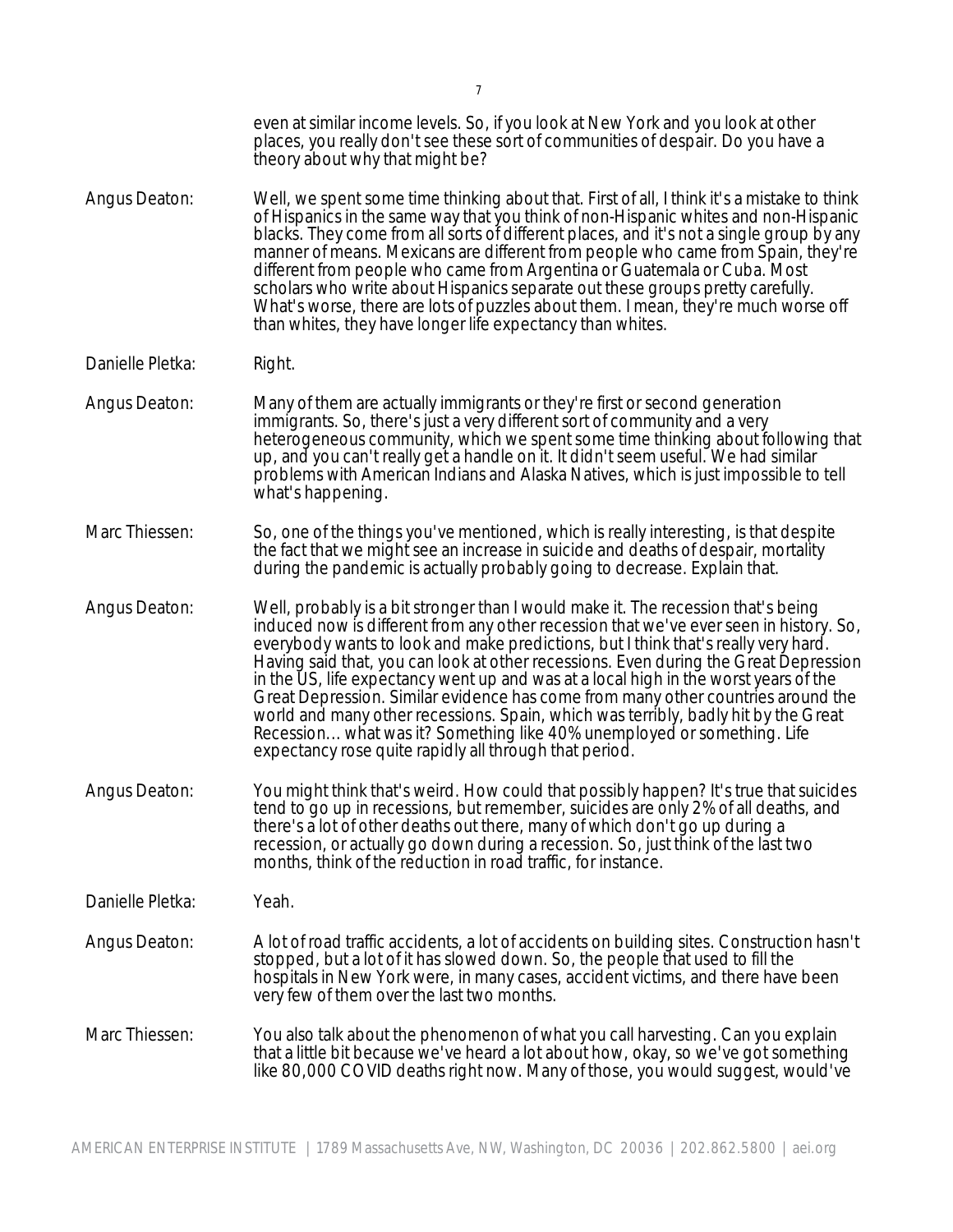happened anyway, they just happened sooner.

Angus Deaton: Right. Well, first of all, let me disown any ownership in the term harvesting.

- Marc Thiessen: Okay.
- Angus Deaton: It's a standard term among demographers. It's a horrible term.
- Angus Deaton: Right. So, what tends to happen is if you have a lot of very frail, elderly people, and something bad like this comes along, then their mortality, their death gets advanced compared with where it would otherwise be. So, instead of dying in May next year, they die in May this year, or something of the sort. That's sort of what's called harvesting. It has the effect that just as mortality goes up this year, then if it has the effect of a lot of people, who were close to death anyway, dying, then those people are not available to die again next year. So, that's what they call harvesting. I mean, you've picked the fruit, so next year, the fruit is not there. You know, when the deadly reaper comes back next year, there's nothing in the fields for the deadly reaper to reap.
- Angus Deaton: So, we spend, sometimes, hundreds of millions of dollars getting a drug that will get a cancer victim to live for another few months. So, harvesting people is not a good idea.
- Marc Thiessen: No.

Danielle Pletka: No, no, that's very fair.

- Angus Deaton: It's something that really does hurt people, and the tragedies in the state where I live, in New Jersey, half of the people who've died are in elder care nursing homes. One has to remember that these are people, and people who would have lived longer, and who don't get that, and their relatives don't get it. Life years have been taken away from them. We all die in the end.
- Danielle Pletka: Well, that's true. Neither Marc nor I can argue with that. You brought up Spain, but I wanted to ask you about the UK, because there's a not dissimilar phenomenon of deaths of despair happening there, according to just some of the reading I was doing. Is there a parallel?
- Angus Deaton: Well, that's something they worry about a lot, and whenever I go there, I'm peppered with that question. You do see an increase in deaths of despair in Britain. If you plot it, it looks pretty bad, rising over time. But then if you put it on the same graph as the US, you'd say, "Well, that's really very small." One place where it's not very small is Scotland, where I grew up. There's a very large number of drug deaths there, this sort of trainspotting phenomenon, if you want.

Danielle Pletka: What accounts for the Scotland anomaly?

Angus Deaton: Well, one of the things that gives one cause to worry in Britain is that there's been a very long period of median wage stagnation in Britain, now about 15 years, which is historically unprecedented. Now, there's nothing like you see in the US. So, that would tell a story, which is these less educated people here have done very badly for close on 70 years now. In Britain, it's only 15 years, but you've got it coming. So,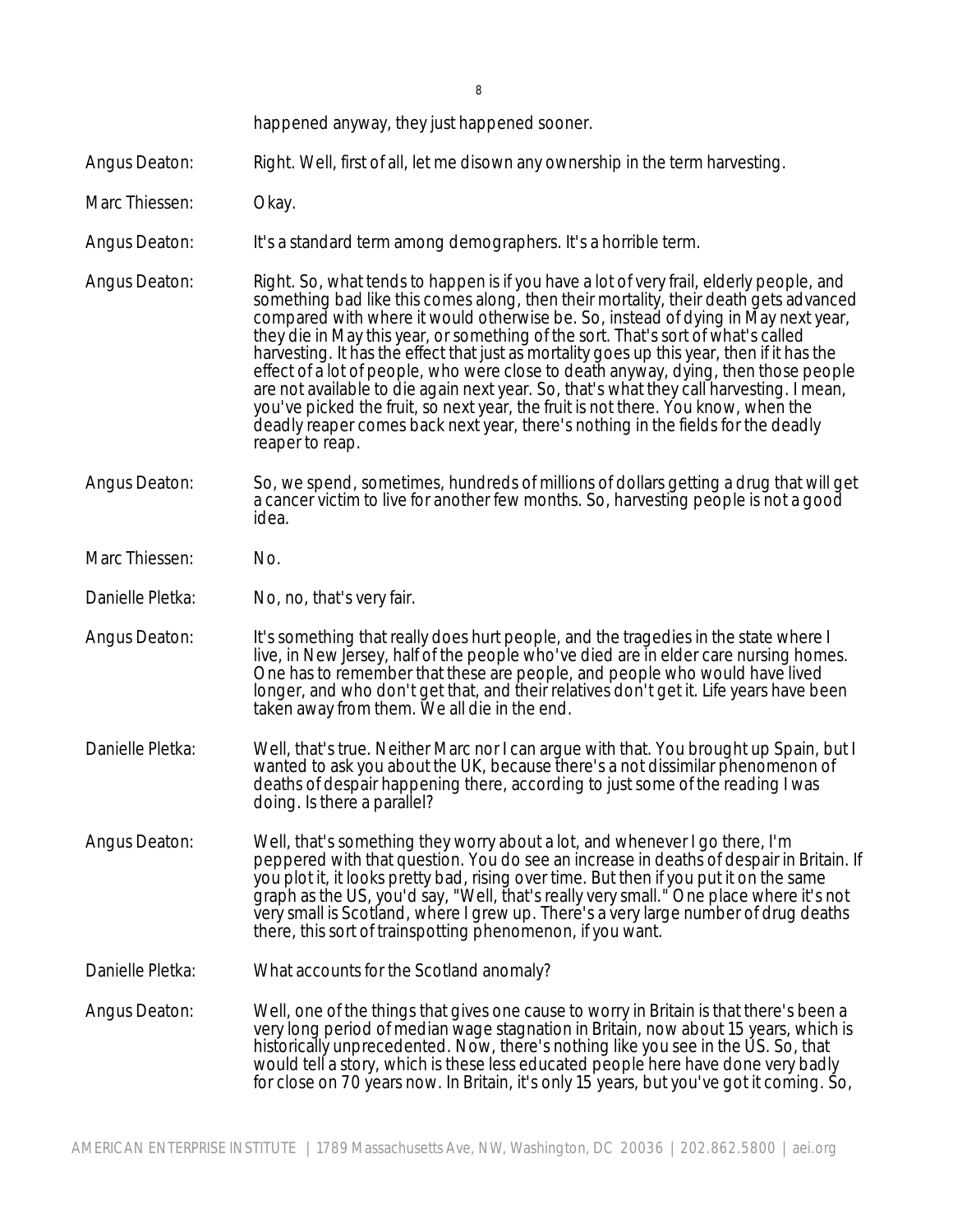|                  | that's the story you can tell. It's obviously a worrisome story for them. They don't<br>have some of the things that we have here though, which make it much worse here.                                                                                                                                                                                                                                                                                                                                                                                                                                                                                           |
|------------------|--------------------------------------------------------------------------------------------------------------------------------------------------------------------------------------------------------------------------------------------------------------------------------------------------------------------------------------------------------------------------------------------------------------------------------------------------------------------------------------------------------------------------------------------------------------------------------------------------------------------------------------------------------------------|
| Danielle Pletka: | Well, what I was going to ask you though, is, obviously, one of the big things that<br>you and Dr. Case focused on is this question of the American health system and<br>healthcare. Of course, in the UK, they have the National Health Service. If you<br>pinpoint that as a major driver of some of these problems, why is there a differential<br>when in fact they have the National Health in Scotland as they do in England?                                                                                                                                                                                                                                |
| Angus Deaton:    | Well, it's important we say a major driver. We don't say the major driver. So, we're<br>not denying the problems that globalization and automation have caused for less<br>educated workers in America. Those are real. And less educated workers all around<br>the rich world are facing those. The reason we focus on healthcare, and its<br>extraordinary financial burden on people, is because it's a self-inflicted wound. I<br>believe in globalization. I believe in technical change. Those are the roots of our<br>future prosperity. That is what's brought us prosperity in the past, and they'll bring us<br>prosperity in the future if we let them. |
| Angus Deaton:    | But this healthcare system, this enormously strangling beast, I mean, we call it a<br>cancer, Warren Buffet called it a tapeworm on society, is just sucking the blood it's<br>taking a wrecking ball to the labor market. It's not the only thing that's taking a<br>wrecking ball to the labor market, but this is something that we're doing to<br>ourselves. We didn't have to do this.                                                                                                                                                                                                                                                                        |
| Marc Thiessen:   | So, let's talk a little bit about globalization because, I mean, here, at AEI, we're<br>supporters of free trade and all the rest. But a mistake free traders make when they<br>talk about the free trade system is okay, we've got a trade deal, there's no net job<br>loss, right? The reason there's no net job loss is because yeah, a bunch of<br>manufacturing jobs are lost, but then we bring in these higher paying information<br>age jobs that are better, so we're actually doing better. Well, if you're living in<br>Lordstown, Ohio, there's a net job loss. And if you're living in these communities of<br>despair, there's a net job loss.       |
| Marc Thiessen:   | It seems to be similar with the pandemic, where we might have a reduction in<br>mortality overall because people aren't dying on the highways, and people aren't<br>having workplace accidents, and because of the harvesting and all that, but there's<br>this community of people who are absolutely getting devastated by the lockdown. Is<br>that a fair analogy?                                                                                                                                                                                                                                                                                              |
| Angus Deaton:    | Yep. Yeah, absolutely. What you say about globalization too, you put it in terms of<br>place, Lordstown. But you could also put it in terms of education. I mean, these<br>people who don't have a four-year degree are the people whose jobs are going<br>away. And the people who have the four-year degree, are the people who are<br>benefiting from globalization and getting all these new jobs. So, it's not, again, a<br>perfect match, but it certainly works that way.                                                                                                                                                                                   |
| Angus Deaton:    | I'm worried that post-COVID there's going to be more of this. I mean, tele<br>everything, e everything is going to be advanced more rapidly than it would be<br>otherwise. That's good for educated people who can write that code, who can sit<br>behind their screens, who are computer literate. And it's good for retailers that sell at<br>a distance, like Amazon and Walmart. It's not so good for the other ones, where a lot<br>of these people work.                                                                                                                                                                                                     |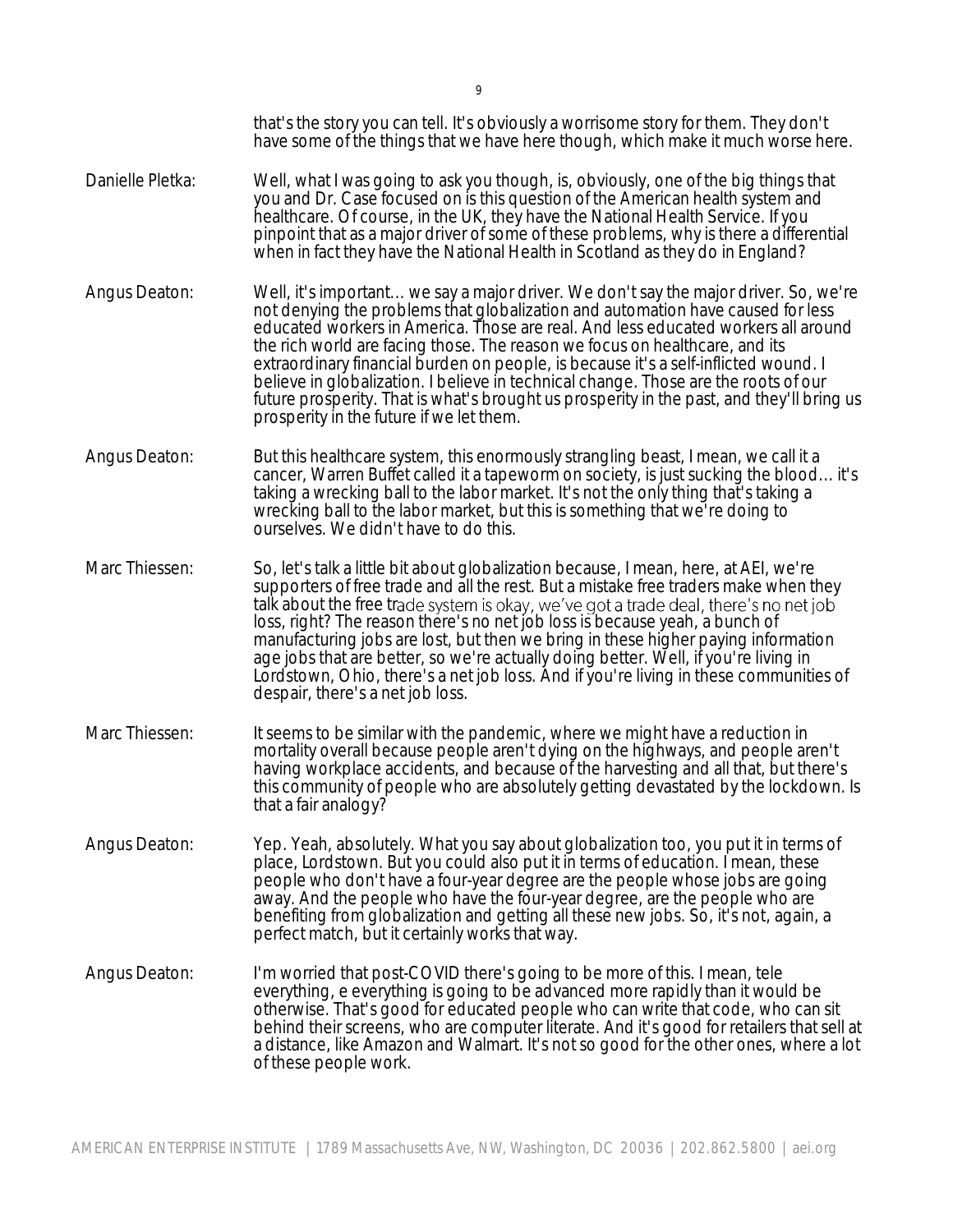Marc Thiessen: Well, let's talk a little bit about how globalization is going to be impacted by COVID and what impact it's going to have on this community because, on one hand, you've pointed out that there's going to be a pullback from globalization because of national security, that we found we're too dependent on China for a lot of our supply chains and for critical equipment, and there's going to be a drive to bring back some of that manufacturing here to the US. But, at the same time, you've got these trends of artificial intelligence and automation that are pushing the less educated working class out of work. How do you see that all playing out? Angus Deaton: Well, I think what you said is right, that the national security issue is a serious one. That we had been de-globalization long before COVID, ever since the Great Recession, so this is sort of accelerating a trend. China is perhaps a little different from the rest of the world because relationships between China and the US are deteriorating very rapidly. So, I'm sure that there's going to be some deglobalization, some disruption of supply chains, maybe some jobs will come back here, but it's not clear they'll go back to less educated workers as opposed to robots. Angus Deaton: But there's one thing that worries me, and some people have been talking about this, like Penny Goldberg, who used to be at the World Bank and is now at Yale. This is a pandemic. It's a very special situation. Normally, if you have a local event, like a hurricane or an earthquake or something, you actually want multiple supply chains all around the world because people may be able to help you from lots of different places. Even in Europe, it seems like the Germans, who were not so deeply affected by COVID, were very effective at shipping PPE and medical equipment to Italy and to other countries. So, we certainly don't want to go into anything like autarchy. That would be a real... and would make us less secure. I mean, I think security means multiple sources of supply, not bringing it all back home. Danielle Pletka: So, what your book describes somehow comes together with, for example, the work that Charles Murray has done on "Coming Apart," on the great gulf that has<br>opened up between the poor and the rich, between different classes and races, and the challenge there. Danielle Pletka: As we look at the death rate increasing in this population, these deaths of despair going up, all of these 737s coming down, we see that more and more Americans are getting handouts. 50% of Americans, by the calculations done by our scholars, are on some form of government assistance. Some very minor, but some form of government assistance, which obviously is a huge cost to the budget. But it also takes away from their need to work, in a very European-like way. Danielle Pletka: Now, people like Bernie Sanders and Alexandria Ocasio-Cortez look at this and they say, "That's why we need nationalized health. That's why we need universal

Angus Deaton: That's a lot of questions.

Danielle Pletka: Yeah, I know. I'm sorry. I looked up and we have like three minutes left, and I thought, "Dammit, I'm going to get them all in there."

Angus Deaton: I'm not sure we want to look like Sweden with all its COVID deaths, for sure. We're not in favor of constructing Swedish-type... actually, I don't think Swedish is a

education. That's why we need to look more like..." what they think Sweden looks like, which it doesn't. That doesn't seem to be your answer. What is the answer.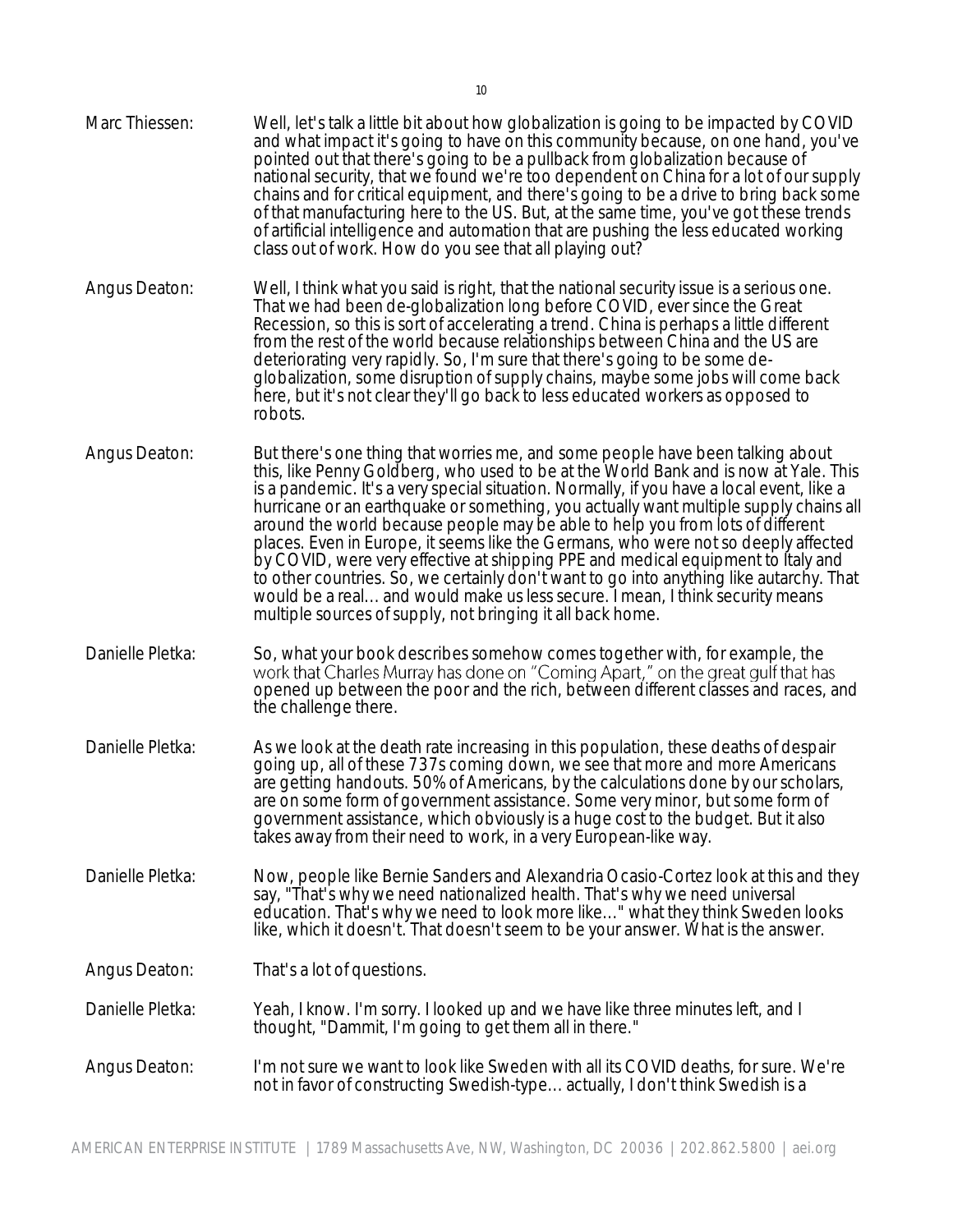socialist society, but I don't think we... we're certainly not in favor of... we don't think capitalism has failed in America. But there are parts of it that are working very, very badly. And a lot of things you talked about, I mean, these healthcare costs are just devastating jobs for people. That's one of the reasons why so many of them are on government support. It's a completely crazy system to finance. First of all, it's outrageous that it costs so much. The waste in healthcare is more than the total amount we spend on the military.

- Angus Deaton: A lot of the budget problems in Washington and a lot of everything else would just go away if healthcare costs the same as it costs somewhere else. And we'd get a lot more people back into work. So, that's one of the reason we focus on healthcare because that's a doable thing, and it's one of the things that's just making life so much worse for so many people and killing jobs. It's like a \$10 increase in the minimum wage. Everybody talks about what a terrible disaster that would be, or some don't, but there's a huge debate about that, but very little debate about the \$10 an hour that healthcare is costing workers.
- Marc Thiessen: That's really interesting. Exit question from me. One of the drivers of Donald Trump's election were the people who are the victims of the deaths of despair.
- Angus Deaton: Absolutely.
- Marc Thiessen: Working class community that basically said, "The politicians in both parties, the establishments of both parties are not listening to me, they're not hearing my suffering, they don't understand what I'm going through, and we're going to send a disruptor into Washington to shake things up on both sides." That's happened. You talk about how the deaths of despair are not linked to business cycles, which I'm sure is true. But these people have been caught in a wave in the last eight years.
- Marc Thiessen: Under the Obama administration, after the 2008 financial crisis, we lost something like 200,000 manufacturing jobs that left the country. Then, Trump came in, elected by these people, and we have gained before the pandemic, 500,000 manufacturing jobs. For the first time after a long period of time, wages for those people at the bottom of the spectrum were rising faster than for the rest of the country. And then the pandemic came in and just wiped out all that progress. What is that-
- Angus Deaton: It wasn't so great, though. The wages had risen, but if you take people without a four-year degree, they're still lower than they were any time during the 90s-

Marc Thiessen: ... Sure.

Angus Deaton: ... or any time during the 80s, and so on.

Marc Thiessen: But the trend was finally moving in the right direction after moving in the wrong direction.

Angus Deaton: ... Well, I'm not sure because if you look at that over the last 50 years, the trend is down, and nothing that's happened in the last 10 years upsets that. We were just on an upswing from a terrible recession. So, we'll never know the answer to that now because we've got the pandemic.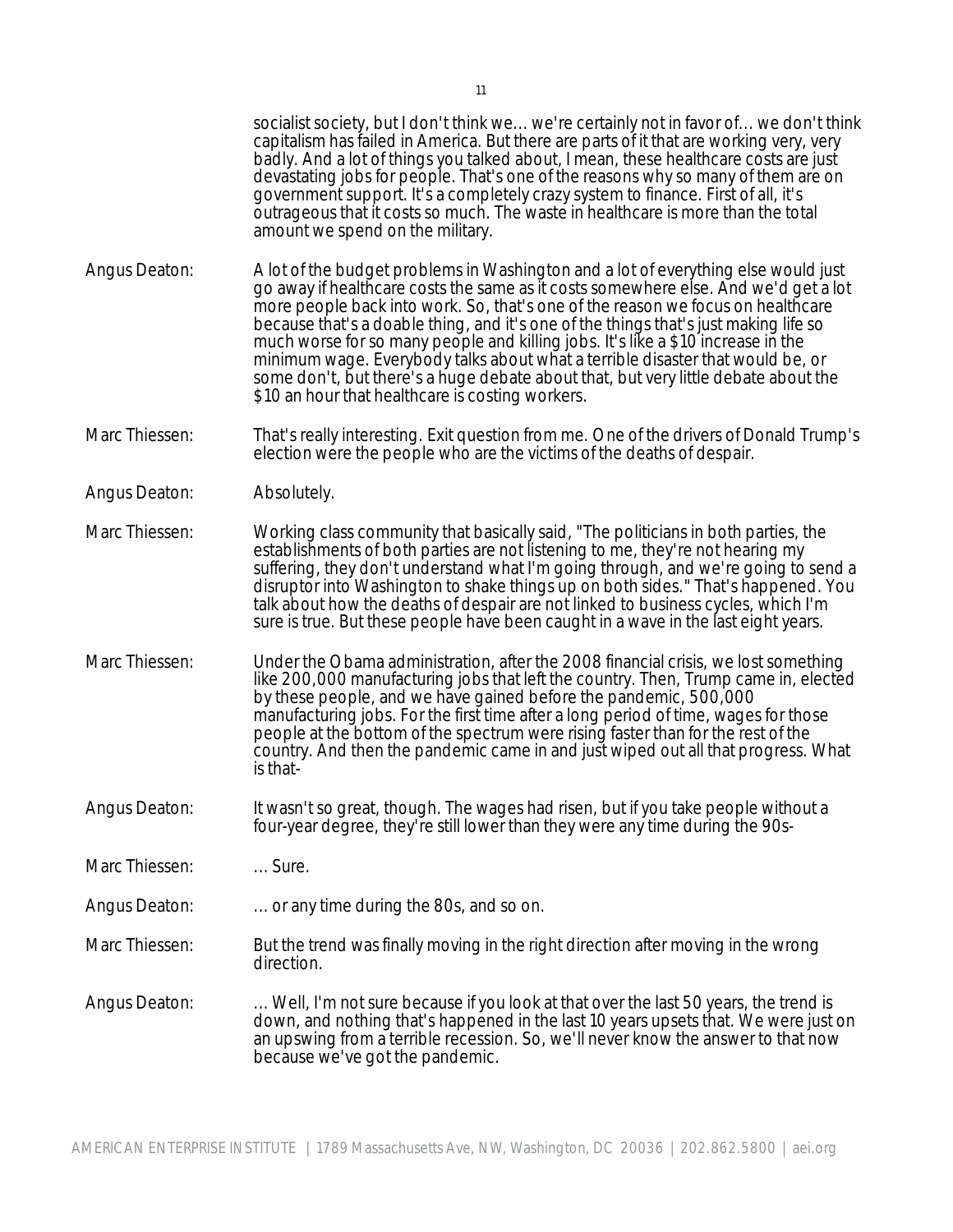| Marc Thiessen:   | What does it do to this community to have been suffering so much after that<br>recession, then finally starting to seem like there was a light at the end of the tunnel,<br>and then the light is gone?                                                                                                                                                                                                                                                                                                                                                                                                                                                                                                                             |
|------------------|-------------------------------------------------------------------------------------------------------------------------------------------------------------------------------------------------------------------------------------------------------------------------------------------------------------------------------------------------------------------------------------------------------------------------------------------------------------------------------------------------------------------------------------------------------------------------------------------------------------------------------------------------------------------------------------------------------------------------------------|
| Angus Deaton:    | I think it's worse than that, actually. I think the disrespect, the lack of dignity, the fact<br>that we valorize the four-year BA over everything else, while only a third of the<br>population has a four-year BA. The fact that the Democratic Party gave up on the<br>working class and became a coalition of minorities and the educated elite, while the<br>Republican Party is largely seen as a party of business. Where does that leave those<br>people? That's two-thirds of the population. This trouble is not going to go away.                                                                                                                                                                                        |
| Marc Thiessen:   | Yeah.                                                                                                                                                                                                                                                                                                                                                                                                                                                                                                                                                                                                                                                                                                                               |
| Angus Deaton:    | And I think it's the COVID and the consequences, the long-term consequences of<br>the COVID are going to make it much worse. We somehow have got to change our<br>education system so that it doesn't work for only the third of the population that go<br>to college. We've got to restore dignity and work to people who don't go to<br>college, as well as making it easier for more people to go to college.                                                                                                                                                                                                                                                                                                                    |
| Danielle Pletka: | Absolutely fascinating. Sir Angus, thank you so much. First of all, everybody, "Deaths<br>of Despair and the Future of Capitalism" by Anne Case and Angus Deaton is out. It's<br>really worth a good, solid read. I think everybody will find it, as you said, accessible<br>and enlightening. Thank you so much for being with us.                                                                                                                                                                                                                                                                                                                                                                                                 |
| Angus Deaton:    | Thank you for having me on. I appreciate the chance.                                                                                                                                                                                                                                                                                                                                                                                                                                                                                                                                                                                                                                                                                |
| Danielle Pletka: | Well, that was a marvelous discussion.                                                                                                                                                                                                                                                                                                                                                                                                                                                                                                                                                                                                                                                                                              |
| Marc Thiessen:   | We now know why he has a Nobel Prize and we don't.                                                                                                                                                                                                                                                                                                                                                                                                                                                                                                                                                                                                                                                                                  |
| Danielle Pletka: | Among the many reasons we don't have a Nobel Prize, but that will be remedied<br>soon. So, one of the things that has stayed with me is this sort of weird European,<br>American divide. Why is it that in Europe, where, as best I can tell, nobody works<br>no, no, that's not fair. But lots and lots of people don't work. In Spain, in Italy, in<br>Greece, you have tons and tons and tons of people who are underemployed or<br>unemployed or live in the gray economy, and they are not dying of despair. Is it just<br>because they have nationalized health? I mean, it can't be the case in Italy because<br>the health system there is an abomination. And if that's the case, how do we not<br>become those countries? |
| Marc Thiessen:   | No, exactly. And it's interesting because when Sir Angus lays out the causes for<br>deaths of despair, they're loss of work, loss of community, destruction of the family,<br>marriage falling apart, lack of religiosity, all those things. All those things are<br>happening in Europe on steroids. Right? I mean, Europe is more secular than we are.<br>They have lower fertility rates than we do. So, a lot of the drivers of deaths of despair<br>here exist even more so in Europe, and yet they don't have the same rates that we<br>do.                                                                                                                                                                                   |
| Danielle Pletka: | They don't have the same drug addiction rates, I mean, not everywhere, although,<br>as he noted, in Scotland, that's starting to look very problematic. I don't know. You<br>know what I ask myself? Is whether the great thing about being an American is also<br>what's causing this, which is that, at the end of the day, America is an unbelievably                                                                                                                                                                                                                                                                                                                                                                            |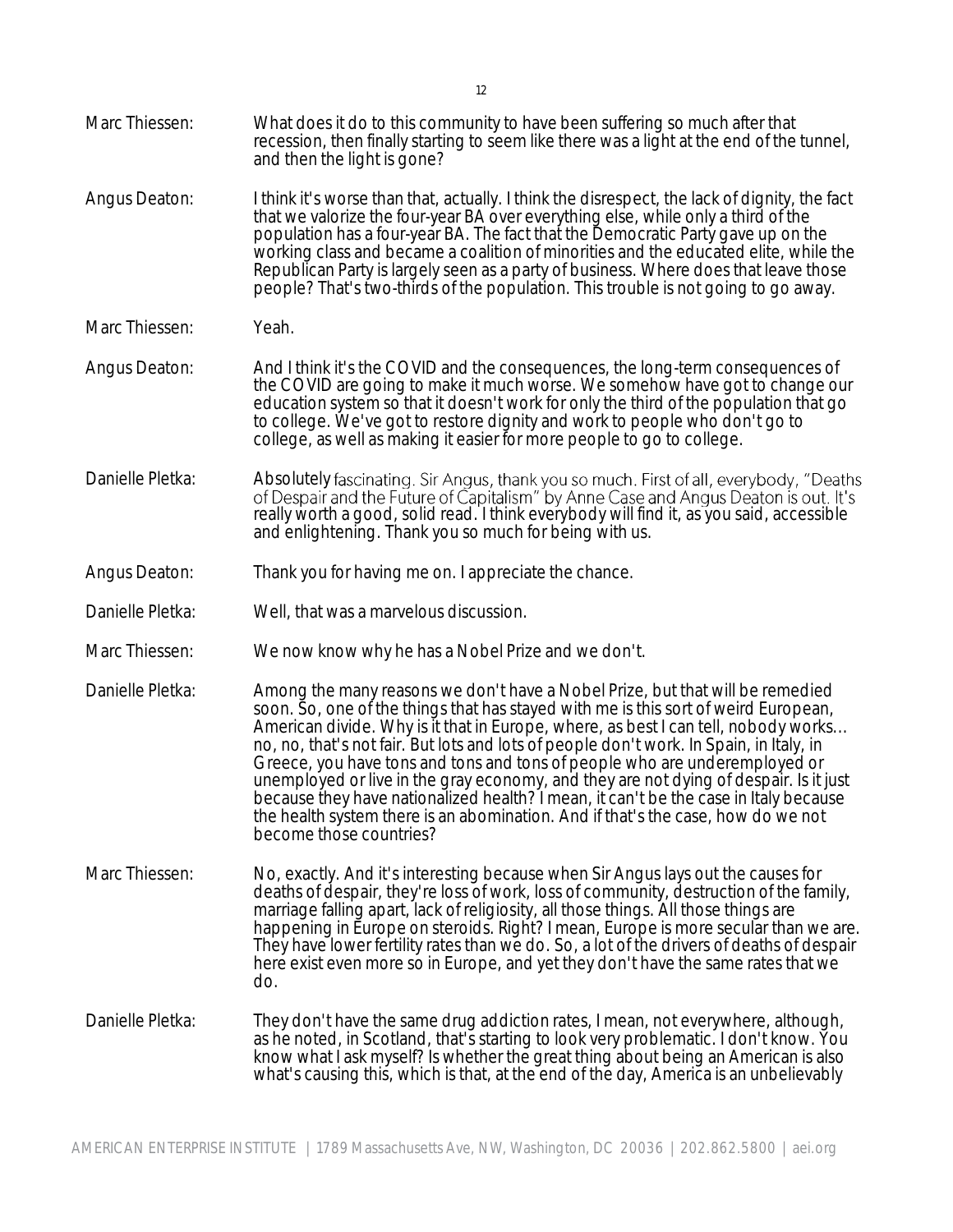productive country.

Marc Thiessen: Yes.

- Danielle Pletka: Americans... why are we here? We came here to get rid of the strictures of King George.
- Marc Thiessen: Yes.
- Danielle Pletka: We came to worship as we pleased, we came to work as we pleased, and the country has really been proud of its innovation, of its productivity. The reason we are the richest country in the world and have remained atop for close to a century is because of the American people.
- Marc Thiessen: Oh, I think that's absolutely true. I mean, if you think about who came here, it was the people who looked at their condition and said, "I'm going to get up and get on a ship and use all my savings to cross an ocean and risk it all on a dream, and in a place where I can work and where the class restrictions to advancement aren't there and where the economic restrictions aren't there."
- Marc Thiessen: We got the cream of the crop in America. Americans want to work. Americans believe that work has dignity. So, I think that the loss of work is particularly devastating and, I don't know if you can prove it scientifically or economically, but I feel like the loss of work in America is a particularly hurt-
- Danielle Pletka: ... Humiliating.
- Marc Thiessen: ... Humiliating. People want to have dignity. This is the problem I have with the Democrat's solution. So, they got a new COVID bill up that's never going to pass.
- Danielle Pletka: The three trillion dollar bill.
- Marc Thiessen: The three trillion dollar... and it's got extended unemployment benefits until January. Right now, we have stores that are trying to open up. They can't get workers because the unemployment is more generous than what they can offer. One of the big problems with the welfare state in this country is that it's reducing incentives for work.
- Marc Thiessen: Robert Doar, our president, when he was... he ran the welfare agency in New York City. One of the things that he really implemented was work requirements for welfare. That welfare is supposed to be a temporary help for you until you can get on your feet and get a job because ultimately that's where people find their happiness, their satisfaction in life, is from working.
- Danielle Pletka: No, it's funny, you reminded me of something that European friends always say to me, which is that Americans, when they meet each other, you know, "How do you do?" Dah, dah, dah. And their next question is, "What do you do?"

Marc Thiessen: Yes.

Danielle Pletka: Right? I mean, and that's true.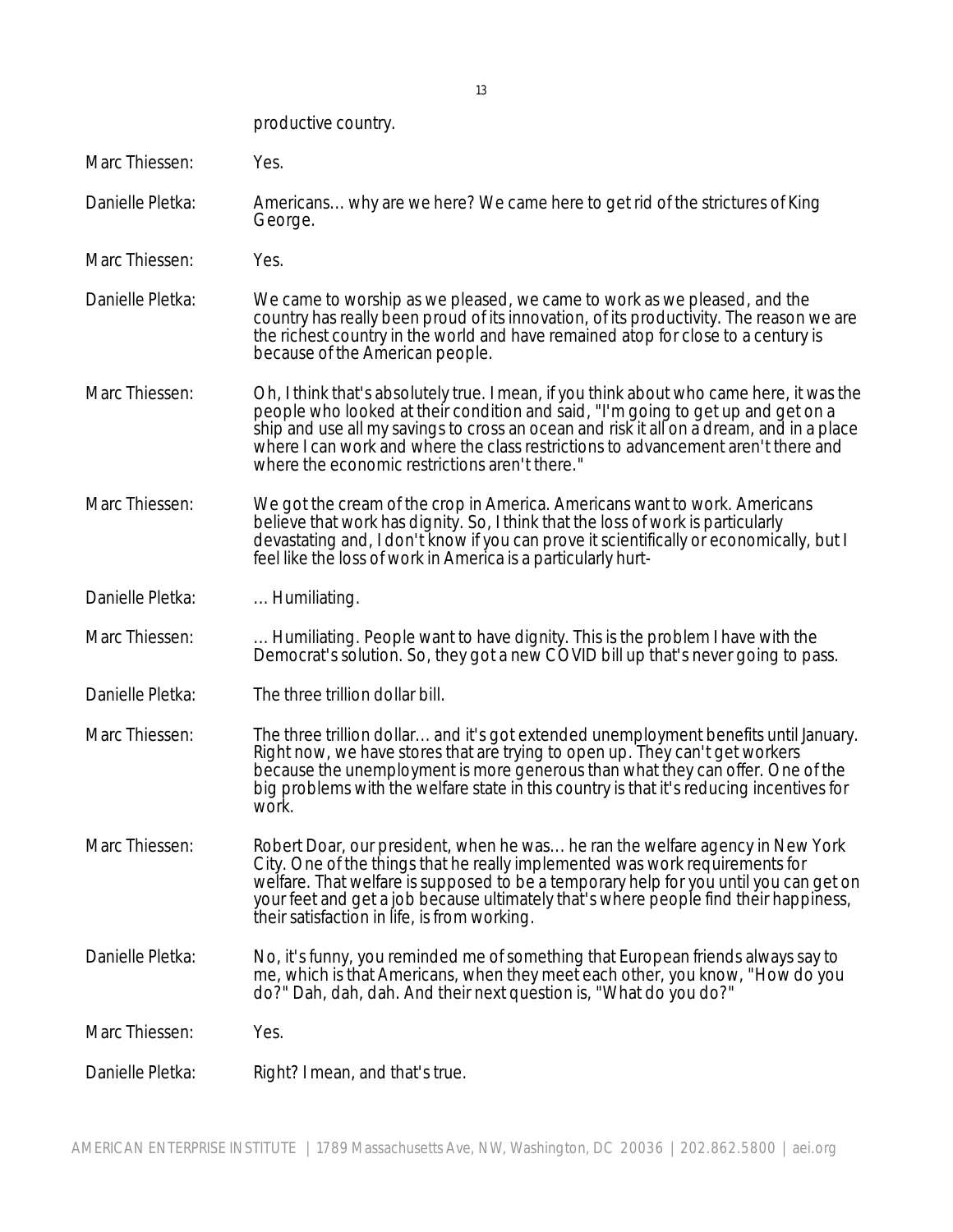- Marc Thiessen: You just needed to ask me.
- Danielle Pletka: ... No job... Of course, my partisan quote machine, Marc Thiessen.
- Marc Thiessen: Yes, exactly. But, I mean, there's no such thing as a dead-end job. If you're bringing a paycheck home and you're supporting your family and you're contributing to your community... a lot of the jobs that people on the left tend to dismiss as dead-end jobs, guess what? We're so grateful for those people today because they're the ones in the grocery stores, who are working behind that screen to make sure that we have all of our supplies, and that-
- Danielle Pletka: People who are picking up your garbage.
- Marc Thiessen: ... People who are picking up your garbage, people who are delivering your food, people who are producing the toilet paper. I hope maybe one side effect of this pandemic will be a renewed respect and just banishing forever this phrase, deadend job.
- Danielle Pletka: No, I agree with you wholeheartedly about that. It always reminds me of the beautiful story that Arthur Brooks told repeatedly, that I know if he's listening to this, he'll laugh too, about something called the Doe Fund in New York, a wonderful organization that helps ex-felons find jobs. He told the story of this one guy who, through the Doe Fund, had found work as an exterminator, and got this call from his boss saying, "I need you to come out and deal with," I don't know, "an infestation of bedbugs." He turned to Arthur with joy on his face and said, "Nobody's ever said that to me before. 'I need you.'" It brings a tear to my... even when I'm telling it, and I'm probably butchering it to no end-

Marc Thiessen: Nope, that's it.

Danielle Pletka: ... but that is exactly right. People want to be needed. They don't just want to be needed by their mom or their dad or their kids or their spouse or their pastor-